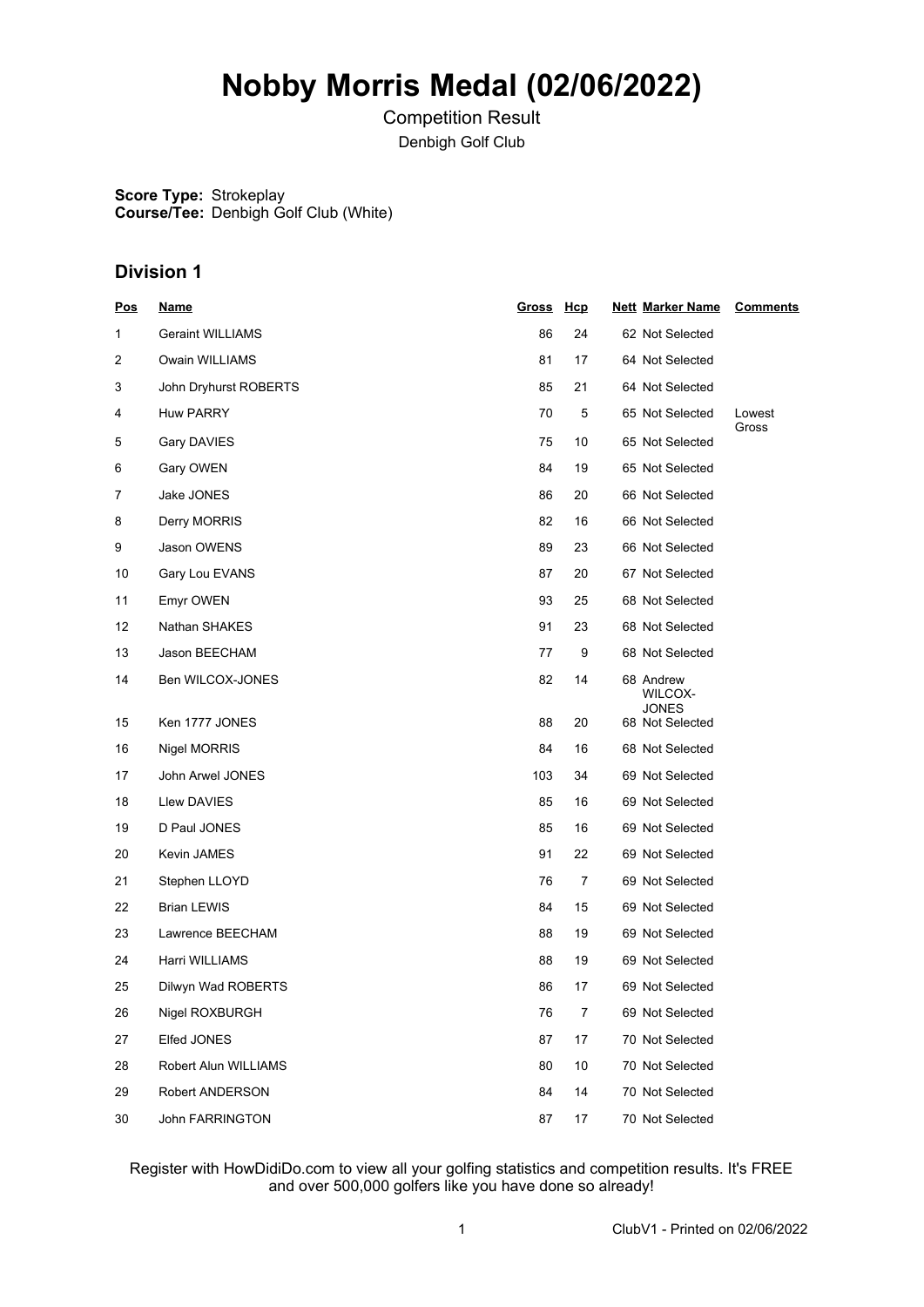#### **Score Type: Course/Tee:** Strokeplay Denbigh Golf Club (White)

### **Division 1**

| <u>Pos</u> | <u>Name</u>            | Gross Hcp |    | <b>Nett Marker Name</b> | <b>Comments</b> |
|------------|------------------------|-----------|----|-------------------------|-----------------|
| 31         | Andrew WILCOX-JONES    | 95        | 25 | 70 Not Selected         |                 |
| 32         | Eric HOWELLS           | 87        | 16 | 71 Not Selected         |                 |
| 33         | <b>Emlyn PIERCE</b>    | 95        | 24 | 71 Not Selected         |                 |
| 34         | Alwyn R WILLIAMS       | 89        | 18 | 71 Not Selected         |                 |
| 35         | Robert THOMAS          | 98        | 27 | 71 Not Selected         |                 |
| 36         | Iwan THOMAS            | 85        | 14 | 71 Not Selected         |                 |
| 37         | Nigel JONES            | 84        | 13 | 71 Not Selected         |                 |
| 38         | <b>Brian McBRIDE</b>   | 84        | 13 | 71 Not Selected         |                 |
| 39         | Fred JONES             | 95        | 24 | 71 Not Selected         |                 |
| 40         | R Gareth WILLIAMS      | 87        | 15 | 72 Not Selected         |                 |
| 41         | Deiniol JONES          | 94        | 22 | 72 Not Selected         |                 |
| 42         | Arwyn WILLIAMS         | 106       | 34 | 72 Not Selected         |                 |
| 43         | Arthur JONES           | 81        | 9  | 72 Not Selected         |                 |
| 44         | Arwel HUGHES           | 78        | 6  | 72 Not Selected         |                 |
| 45         | Alan WILLIAMS          | 93        | 20 | 73 Not Selected         |                 |
| 46         | James ROBERTS          | 82        | 9  | 73 Not Selected         |                 |
| 47         | <b>Stewart CLARKE</b>  | 88        | 15 | 73 Not Selected         |                 |
| 48         | Emyr O JONES           | 93        | 20 | 73 Not Selected         |                 |
| 49         | Neil (Nelly) WYNNE     | 89        | 16 | 73 Not Selected         |                 |
| 50         | Peter WHARTON          | 97        | 24 | 73 Not Selected         |                 |
| 51         | D Paul ROBERTS         | 85        | 12 | 73 Not Selected         |                 |
| 52         | Matthew LEWIS-WILLIAMS | 84        | 11 | 73 Not Selected         |                 |
| 53         | Kyle MORRIS            | 92        | 19 | 73 Not Selected         |                 |
| 54         | <b>Gwilym PIERCE</b>   | 94        | 21 | 73 Not Selected         |                 |
| 55         | Greg BLUNDEN           | 91        | 18 | 73 Not Selected         |                 |
| 56         | Kimi EVANS             | 86        | 12 | 74 Not Selected         |                 |
| 57         | Gwilym WILLIAMS        | 95        | 21 | 74 Not Selected         |                 |
| 58         | <b>Arwel ROBERTS</b>   | 90        | 16 | 74 Not Selected         |                 |
| 59         | Dilwyn ROBERTS         | 98        | 23 | 75 Not Selected         |                 |
| 60         | Jonathan BOWCOTT       | 88        | 13 | 75 Not Selected         |                 |
| 61         | Jac ROBERTS            | 97        | 22 | 75 Not Selected         |                 |
| 62         | Trefor O JONES         | 91        | 16 | 75 Not Selected         |                 |
| 63         | Frazer JONES           | 95        | 20 | 75 Not Selected         |                 |
| 64         | Robert DAVIES          | 95        | 20 | 75 Not Selected         |                 |
| 65         | Gareth O'LOUGHLIN      | 86        | 11 | 75 Not Selected         |                 |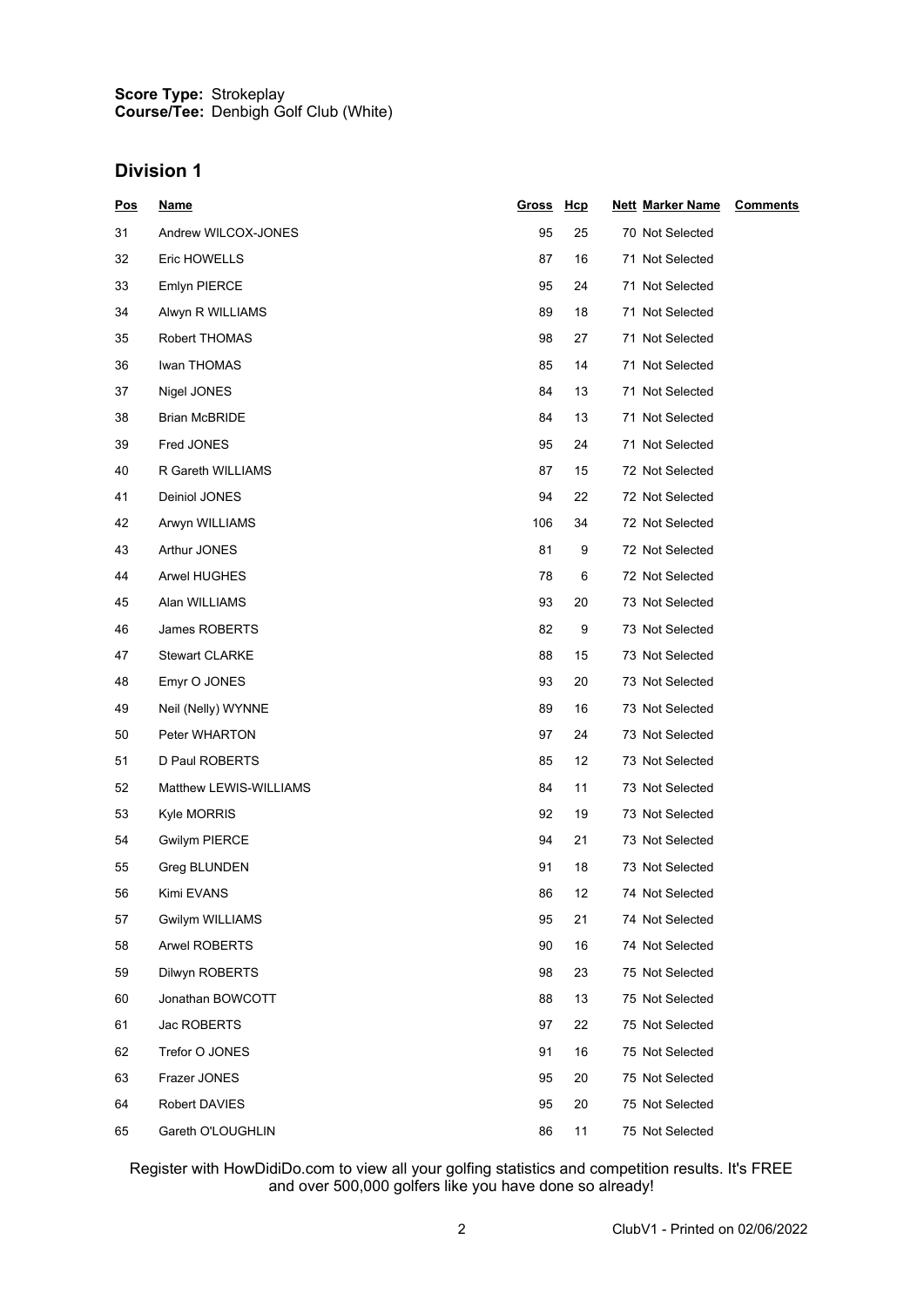#### **Score Type: Course/Tee:** Strokeplay Denbigh Golf Club (White)

# **Division 1**

| <u>Pos</u> | <u>Name</u>               | Gross Hcp |    | <b>Nett Marker Name</b> | <b>Comments</b> |
|------------|---------------------------|-----------|----|-------------------------|-----------------|
| 66         | Peter H JONES             | 94        | 19 | 75 Not Selected         |                 |
| 67         | Darren FOULKES            | 81        | 6  | 75 Not Selected         |                 |
| 68         | lan C JONES               | 91        | 16 | 75 Not Selected         |                 |
| 69         | Peter HOWLAND             | 103       | 27 | 76 Not Selected         |                 |
| 70         | Eifion B JONES            | 97        | 21 | 76 Not Selected         |                 |
| 71         | <b>Christopher BAMBER</b> | 92        | 16 | 76 Not Selected         |                 |
| 72         | <b>Tony DAVIES</b>        | 92        | 16 | 76 Not Selected         |                 |
| 73         | Elwyn THOMAS              | 102       | 25 | 77 Not Selected         |                 |
| 74         | Andrew WITTON             | 90        | 13 | 77 Not Selected         |                 |
| 75         | Bob JONES                 | 102       | 25 | 77 Walmsley             |                 |
| 76         | Aled HOWELLS              | 85        | 8  | 77 Not Selected         |                 |
| 77         | Alan PADMORE              | 96        | 18 | 78 Not Selected         |                 |
| 78         | Gary ASHTON               | 102       | 24 | 78 Not Selected         |                 |
| 79         | Gethin EDWARDS            | 94        | 16 | 78 Not Selected         |                 |
| 80         | Peter GRIFFITHS           | 102       | 23 | 79 Not Selected         |                 |
| 81         | Garry MORGAN              | 83        | 4  | 79 Not Selected         |                 |
| 82         | Daniel O'SULLIVAN         | 101       | 21 | 80 Not Selected         |                 |
| 83         | Steven M JONES            | 114       | 33 | 81 Not Selected         |                 |
| 84         | Don WALMSLEY              | 96        | 15 | 81 Not Selected         |                 |
| 85         | Tony FLETCHER             | 108       | 27 | 81 Not Selected         |                 |
| 86         | Steve CALLAN              | 102       | 21 | 81 Not Selected         |                 |
| 87         | Alun ROBERTS              | 109       | 28 | 81 Not Selected         |                 |
| 88         | Ken WEALE                 | 103       | 20 | 83 Not Selected         |                 |
| 89         | John Haydn ROBERTS        | 117       | 34 | 83 Not Selected         |                 |
| 90         | Huw L ROBERTS             | 108       | 23 | 85 Not Selected         |                 |
| 91         | Glyn JONES                | 115       | 30 | 85 Not Selected         |                 |
| 92         | Geraint JONES             | 112       | 21 | 91 Not Selected         |                 |
| 93         | Cian PIERCE               | <b>NR</b> | 31 | NR Not Selected         |                 |
| 94         | George WILLIAMS           | NR.       | 14 | NR Not Selected         |                 |
| 95         | Gwynn JONES               | NR.       | 29 | NR Not Selected         |                 |
| 96         | Christopher LLOYD         | NR.       | 29 | NR Not Selected         |                 |
| 97         | Mike THOMAS               | NR.       | 20 | NR Not Selected         |                 |
| 98         | Jonathan ROBERTS          | <b>NR</b> | 21 | NR Not Selected         |                 |
| 99         | David RICHARDS            | <b>NR</b> | 24 | NR Not Selected         |                 |
| 100        | Arwel Wyn JONES           | NR.       | 10 | NR Not Selected         |                 |